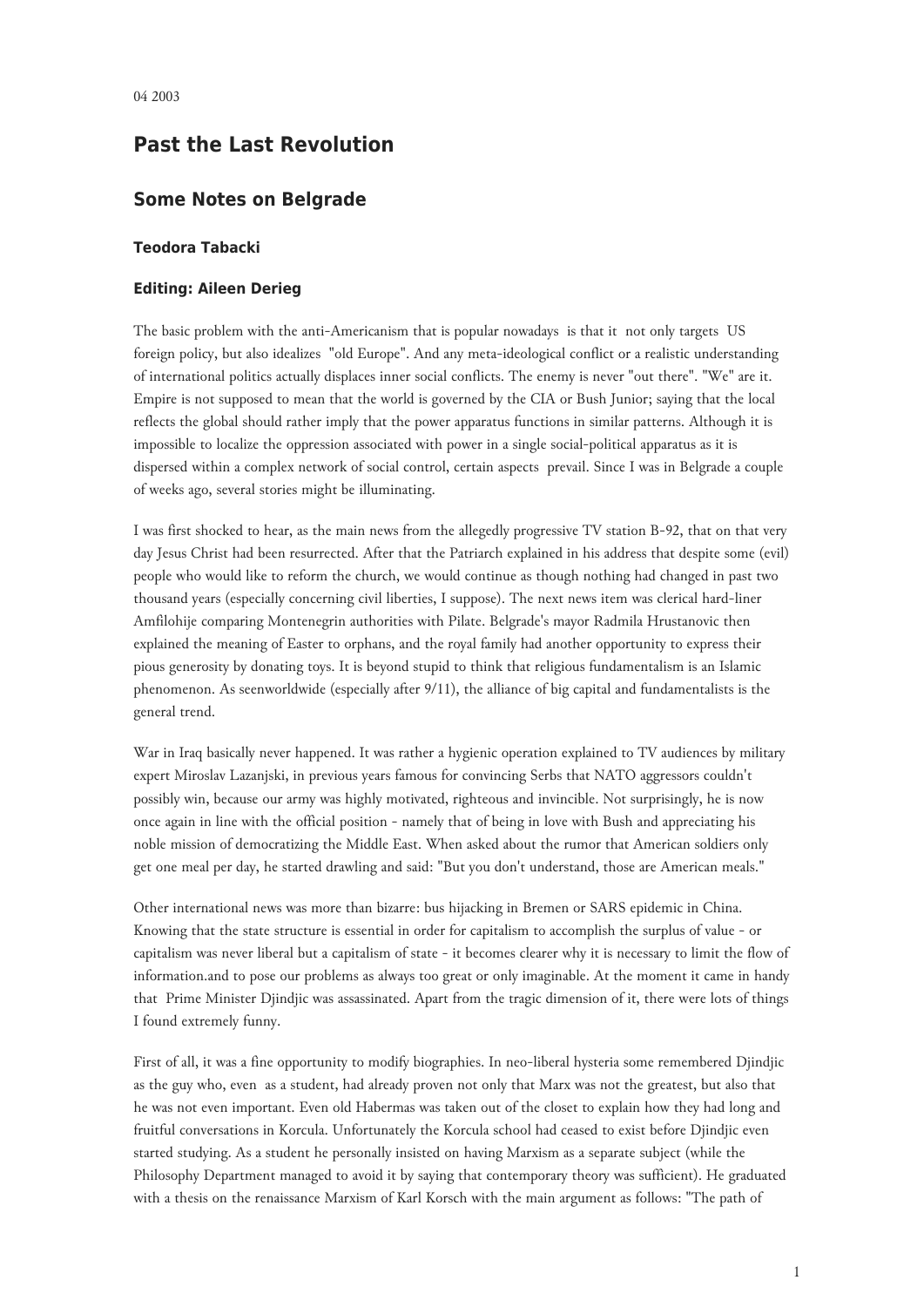Revolution is long and hard, the path of counter-revolution is short and easy, and ends with the bullet in the head" - if one really wanted to be cynical, he was almost right: the bullet just missed his head.

With Martial Law in effect (a measure otherwise never mentioned in the Constitution, but legal documents are always subject to political interpretation - whoever believed that law was beyond politics had a final reality check with the election fraud in the US), the government had unlimited power to arrest and detain whomever it chose, up to sixty days without due process, with no lawyer. If on the fifth of October angry masses had decided to confiscate or burn the houses of the Mafia/businessmen/Milosevic's political elite, I wouldn't have had a big problem with that. However a State conducting a revolutionary court is something completely different - the word fascism might come to mind.

Among others arrested was a friend of mine - one of the few anarcho-syndicalist activists in Belgrade. He personally insulted the Minister of Work and Social Affairs Milovanovic (who is at the same time head of one of the two trade unions close to the government) by distributing "radical" press in front of "his" factory. The immediate reason for the arrest was sending a public announcement saying that the organization would continue with activities despite Martial Law. The fact that this was not only perfectly legal, but had furthermore nothing to do with killing the Prime Minister did not change much.

In the meantime Milovanovic established a Labor Party. The name sounds absolutely ridiculous knowing that the word 'rad' exists in Serbocroat, with the logical form 'Radnichka Partija' (Workers Party), but good contacts with Blairists are certainly more important than using words workers might understand. They are not the privileged (revolutionary) subject anyway. Red color was out of the question of course, even as a matter of decoration. Asked about plans for the First of May, he calmly answered that he didn't care about "communist holidays".

Assassination finally revived the cult of personality up to a point of forgetting that Djindjic was not Tito. This probably explains the fact that with all the church kitsch and military platoons, they accidentally played the "Lenin march" when putting down the coffin. There were not many people who noticed - newly religious and allegedly convinced anti-communists ever since they could hardly know that the tune was exclusively a part of ritual communist burial.

The main street (once called Marshal Tito, then Serbian Rulers, and now King Aleksandar) is being renovated. Rumors say that not only is the "construction" firm chosen to do the job with no public contest owned by Mafia/businessmen, but they didn't even have the machines before the late Prime Minister invested taxpayers' money into purchasing them. Although there would be dozens of other streets that desperately need renovation, the main one is of capital importance, because foreign diplomats wouldn't walk further and a good image is the top priority of "national interest". That helps to get closer to NATO , and then the ban on importing arms gets lifted and Serbs can play with beautiful and hypermodern new toys. For instance, why not once again "liberate" Kosova or Bosnia from civilians. Juridical "democracy" and "publicity" turn out to be inadmissible [incompatible? inseparable?], due to a lack of distinction between criminals and the financial system.

Like anywhere else in the Balkans or Eastern Europe, the first foreign investments are usually the dirtiest. Yet finally having credit cards makes concern about the financial scandals of both *Raiffeisen Bank* and *Société générale* in recent years fully inappropriate. Billboards with identical *Ballantine's* adds in genuine national languages all around former Yugoslavia definitely show the absurdity of sovereignist claims and the necessity of precise territorial demarcations that were used as justification for wars. At least  $\frac{3}{4}$  of the population certainly can not afford whisky, but that doesn't exclude them from the marketing target group. "Go play!" can be taken metaphorically.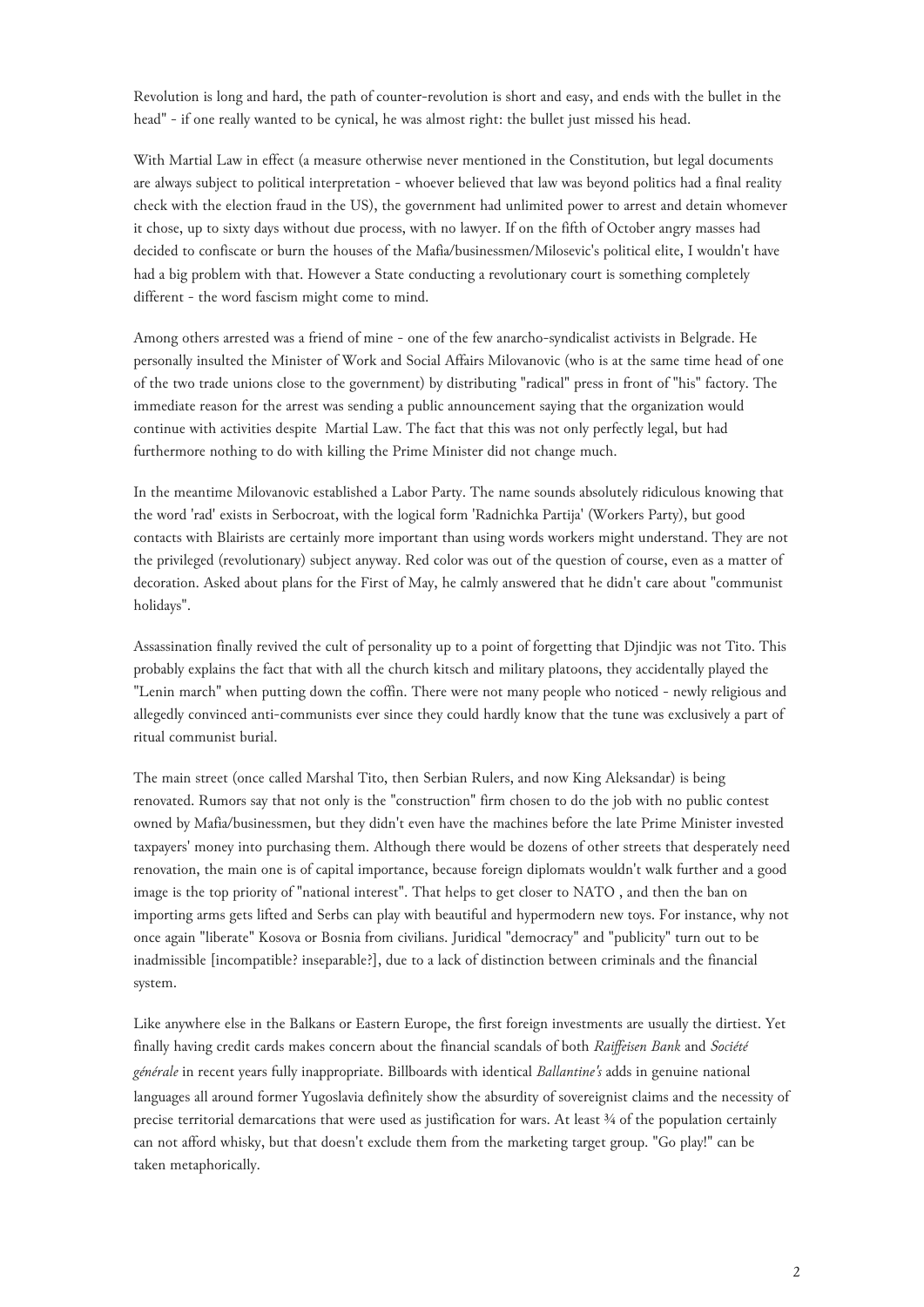It is worth mentioning in passing that one of Djindjic's first international activities was a visit to Bill Gates. Obviously a respect for copyrights is essential for being a part of the "decent" world. One couldn't possibly expect diplomats to insist on the right to information for all, social wages or universal citizenship. The fact that the Serbs are as much nationalists as they were ten years ago or that the new political elite was as enthusiastic for war as Milosevic was should in no way disturb the "democratic" paradise. The fact that fascism turns people on is not modified at all with the "free media", and the meaning of Enlightenment remains as doubtful as ever.

The history of the twentieth century is finally totally revised. The petty bourgeoisie is reinstalled and all traces of socialist heritage abolished. Privatization is unquestionable and brutal. Politics are reduced to an affair of culture - namely the conflict is that of civilized Belgraders against the Asiatic primitivism/barbarism. The "Be neat" campaign (rediscovering the importance of using soap and not throwing litter in the street) and the exorcism of turbo-folk additionally criminalize poverty.

Work is progressively precarious for a mass of people regardless of their class status, so is life itself for the poor. A few days before the First of May, Branislav Canak, head of the other main trade union, mentioned that the workers were not satisfied and that the government should thus rely on the unions to absorb the social tensions and possible unrest. Not underestimating the power of unionist manipulation, lack of intuitive identification with the notion of class and national homogenization around Milosevic's trial, it seems that the social gap is widening, though and developing towards the Argentinean scenario. Or, each crisis is an open space for subversion.

Like elsewhere, institutions that constituted the society of discipline (factory, productivity, property) are superseded by services, marketing and exchange. Apart from banking, the only flourishing line of work is professional NGO activism. Various training courses and training for trainers courses are multiplying, with a perverse level of political correctness and precision found in their naming. Some of the focuses are on family violence and the empowerment of women. I do not want to imply that these issues are not important; the problem is rather that the underlying structural problem of unemployment, precariousness and poverty remains unquestioned.

Local changes do not need holistic revolution, and the demands of politically organized groups can lead to systemic modifications, but capitalism has an incredible capacity for recuperation, including markers of class, gender, etc. in consumerist culture. However, functioning capitalism/consumerism does not mean it is unchangeable: reversal is of course possible, or invention instead of imitation - it's but a matter of experimenting with no pre-given knowledge.

Furthermore, I found it scary when the vast majority of civil society was incredibly eager in expressing support for the police in fighting organized crime. Not only because there were procedural scandals, and even criminals have certain legal rights despite popular resentments - more importantly, it was too easily forgotten that the same police was/is a part of organized crime and directly responsible for several genocides in the nineties. Although it is more than obvious that the State as such is criminal, only the power decides who is the criminal/terrorist. Or more generally: expecting liberation from the State is as naive as wanting better cops.

Speaking of intellectuals, public activities are apparently passé - as long as the comfortable position of lecturer is not endangered by a "dictator" (it could be argued that Milosevic was never a dictator, but had enormous popular support, especially from the nationalist opposition and the intellectuals), one could continue discussing issues of culture. Unsurprisingly, political developments have their correlative trends in the academic community. There is namely not a single person in Belgrade' Faculty of Philosophy dealing with continental theory, not to mention post-structuralism. Those who did were made to leave - and by colleagues, not Milosevic.Power is far more complex. Conservatives still do phenomenology, while the predominant